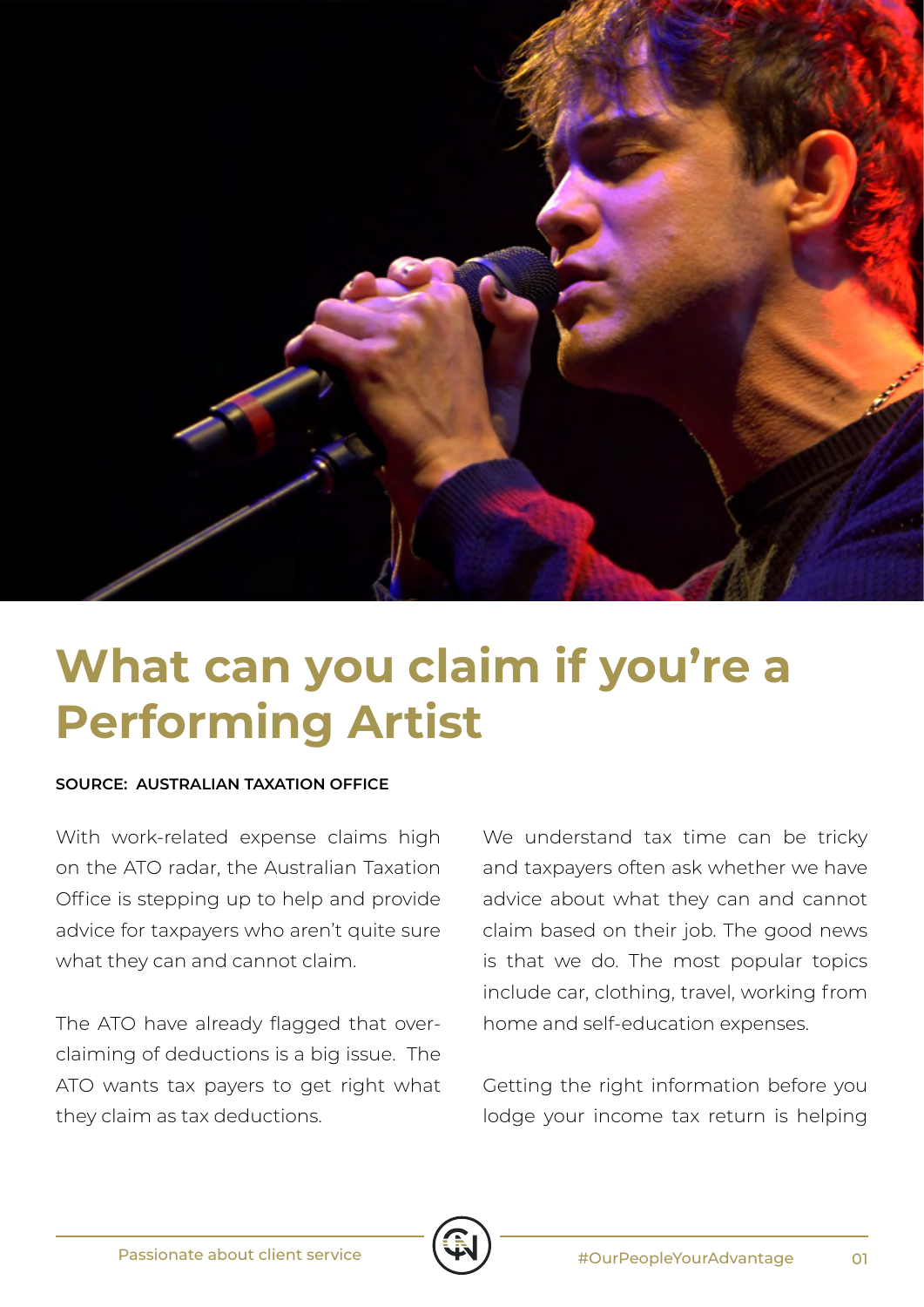our clients to get their claims right and avoid issues later on.

We want every person to have the information they need to know whether they can make a claim, to get it right, and know what records they need to keep. Understanding what you can and cannot claim will help ensure that your income tax return is processed quickly and any refund is paid as soon as possible. Most people want to lodge their income tax return with the right information and helping people to do that in the first p lace i s t he m ost efficient way to operate.

## **What you can and can't claim**

Each occupation has specific circumstances which affect what can and cannot be claimed. Here are some snippets from some ATO occupation quides. Remember, regardless of the occupation you are in, you can only claim the work-related part of expenses, and you must meet the three golden rules:

- You must have spent the money yourself and not been reimbursed;
- The claim must be directly related to earning your income; and

## **Performing Artist employees: work-related expenses**

Common deductions include the following:

- You can claim the cost of using a car you own when you drive:
	- between separate jobs on the same day – for example, from your rehearsal for a musical production directly to your second job as a dance teacher,
	- to and from an alternate workplace for the same employer on the same day – for example, travelling from a costume fitting directly to the commercial shoot.
- You can claim travel expenses if you're required to travel away from your home overnight in the course of performing your employment duties – for example, travelling interstate to shoot a scene for an advertisement. Travel expenses can include meals, accommodation, fares and incidental expenses that you incur.
- You can claim the cost of buying, cleaning, hiring and repairing uniforms or costumes that are unique and distinctive to your role. For example, a burlesque dancer can claim stage makeup, costumes and dance shoes that are distinctive to the role

You need a record to prove it.